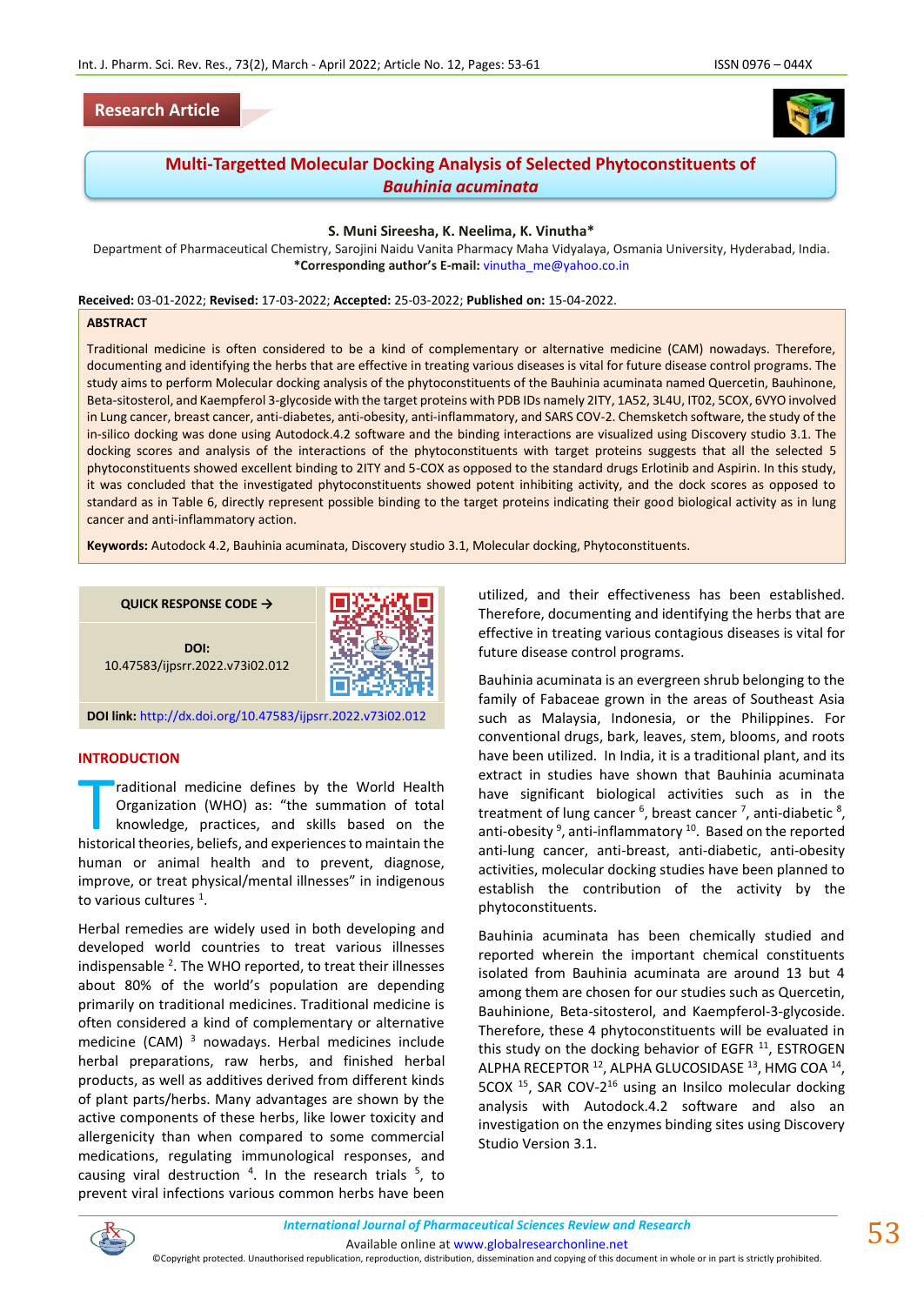#### **MATERIALS AND METHODS**

# **Molecular docking**

Molecular docking studies are being carried out for 4 phytoconstituents of Bauhinia acuminata which have been reported already in the previous works. Six different target proteins are used for docking studies, namely 2ITY, 1A52, 3L4U, IT02, 5COX, 6VYO involved in Lung cancer, breast cancer, anti-diabetes, anti-obesity, anti-inflammatory, and SAR COV-2. The software used are Chemsketch, Autodock.4.2, and Discovery studio version 3.1.

# **Ligand preparation**

The 2D structures of the 4 phytoconstituents of Bauhinia acuminata were drawn in Chemsketch which is an openly accessible tool. The structures were then saved into Mol format with the assistance of Chemsketch software itself.

# **Target receptor selection and preparation**

Data on the 3D crystal structures of EGFR, ESTROGEN ALPHA RECEPTOR, ALPHA GLUCOSIDASE, HMGCOA, 5COX, and SARS COV-2were recovered from RCSB in PDB format. The water molecules were deleted in the crystal structures it is well known that the PDB format often has poor or missing assignments of explicit hydrogens, so the optimized target receptors are included with hydrogen bonds and then saved as a pdbqt file and used for docking simulation.

# **Protocol of Docking**

The topological investigation of the protein structures including dynamic binding site/pocket was controlled by utilizing PHARMIT, before moving to molecular docking <sup>17</sup>. Ligand restricting sites in the protein residues are reasonable for anticipated for some the ligand that can be bind reversibly. Anyway, the right direction for other amino acid residues of the protein affirm was given. Docking studies were performed by AutoDock To decide the coupling mode and cooperation of the selected phytoconstituents and targets 4.2 18,19. The pdbqt files of

the receptor protein and Bauhinia acuminata phytoconstituents alongside the grid box getting at the dynamic site of the receptor for compound interaction was done through Auto Dock GUI program. To permit appropriate binding adaptability at the docked site the framework size limits along X, Y, and Z hub was scaled at 40 Å with a network dividing of 1 Å. The ligands were kept adaptable and the receptor was dealt with unbending elements to achieve the best fitting compliance regarding the receptor complex. The created arrangements of docking were grouped and those with root mean square deviation (RMSD) esteem <1.0 Å were viewed as just referred in the given reference. The coupling adaptation of ligands is the one with the least binding affinity was portrayed as the steadiest compliance of the ligands as for the receptor.

#### **Interaction of Protein-ligand studies**

The interaction investigations of the protein-ligand complexed files perception were finished by Autodock.4.2. Autodock.4.2 can create large 3D pictures of small atoms and proteins. The polar (hydrogen bond) and non-polar connections among receptor and little ligand(s) were pictured by Autodock4.2 programming. For visualizing the protein-ligand interactions, Discovery Studio 2019 (BIOVIA)  $^{20}$  was utilized.

# **RESULTS AND DISCUSSION**

The computational approach is a Bioactivity score, which known drugs in their structural features and molecular properties can be used to determine whether a particular molecule is similar. According to the bioactivity score, if >0 is active; if (−5.0 to − 0.0) is moderately active, and if <−5.0 is inactive. In the present study, all of the 4 Bauhinia acuminata constituents showed active scores (>0) toward enzyme inhibitors descriptors. However, for other descriptors, these compounds exhibited active to moderate active scores with none showing inactive score (<−5.0), as shown in Table no 1which is already reported is considered for our present work.

| <b>PHYTO-CONSTITUENT</b>   | <b>GPCR</b><br><b>LIGAND</b> | <b>MODULATION</b><br>OF ION<br><b>CHANNEL</b> | <b>INHIBITION OF</b><br><b>KINASE</b> | <b>LIGAND OF NUCLEAR</b><br><b>RECEPTOR</b> | <b>INHIBITION OF</b><br><b>PROTEASE</b> | <b>INHIBITION OF</b><br><b>ENZYME</b> |
|----------------------------|------------------------------|-----------------------------------------------|---------------------------------------|---------------------------------------------|-----------------------------------------|---------------------------------------|
| Quercetin                  | $-0.06$                      | $-0.19$                                       | 0.28                                  | 0.36                                        | $-0.25$                                 | 0.28                                  |
| <b>Bauhinione</b>          | $-0.13$                      | $-0.18$                                       |                                       | 0.06                                        | $-0.29$                                 | 0.34                                  |
| <b>Beta-sitosterol</b>     | 0.14                         | 0.04                                          | $-0.51$                               | 0.73                                        | 0.07                                    | 0.51                                  |
| Kaempferol-3-<br>glucoside | 0.06                         | $-0.05$                                       | 0.1                                   | 0.2                                         | $-0.05$                                 | 0.41                                  |

**GPCR ligand:** G protein-coupled receptor ligand.

# **Interaction of Protein-ligand Complex**

the protein-ligand complex file analyzing the interacting protein binding sites (amino acid), After docking analysis, the Bauhinia acuminata herb of the phytoconstituents constituents against EGFR, ESTROGEN ALPHA RECEPTOR ALPHA, ALPHA GLUCOSIDASE, HMG-COA, 5COX, SARS COV-2 reveals, active pockets of the proteins occupy all the ligands binding active sites (means amino acid residues) (Figure 1, 2,3, 4, and 5). Ligand-receptor interactions depict in these studies, almost all the target proteins are having



Available online a[t www.globalresearchonline.net](http://www.globalresearchonline.net/)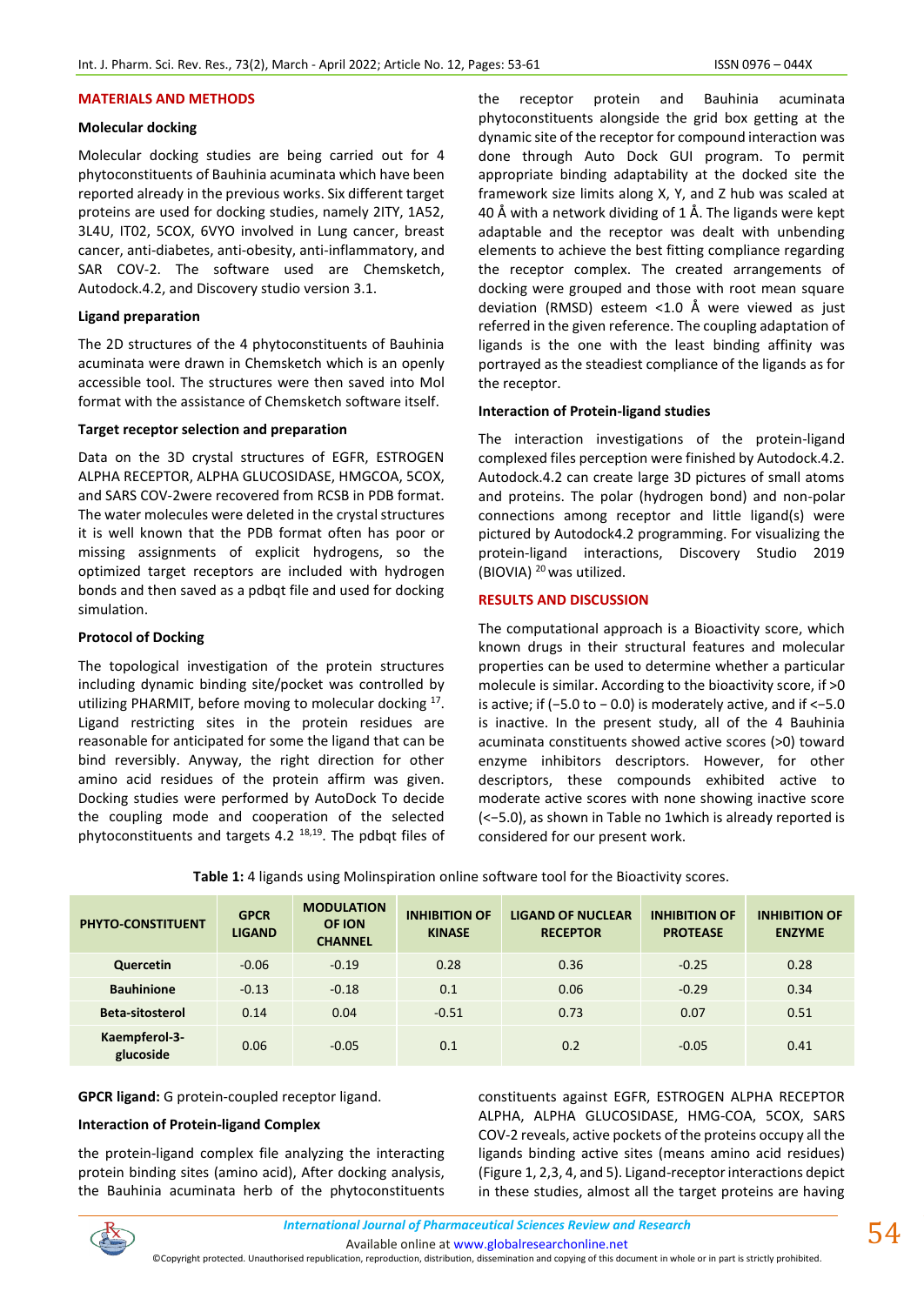the highest interaction that is shown in (Table 2, 3, 4, 5, 6, and Table 7 for standards). The important residues that are importantly involved in protein conformation modification

are substantial for protein stabilization and otherwise for which residues ligand-receptor complex resolves the important conundrum.

| Table 2: Binding affinities, inhibition constants of Quercetin with all the 6 protein targets, and the amino acids involved in |  |
|--------------------------------------------------------------------------------------------------------------------------------|--|
| the interactions using Autodock.4.2.                                                                                           |  |

| <b>PHYTO</b><br><b>CONSTITUENT</b> | <b>PDB ID</b> | <b>BINDING OF ENERGY</b><br>(Kcal/mol) | <b>CONSTANT</b><br><b>INHIBITION (Ki) µM</b> | <b>INVOLVEMENT AMINO ACIDS IN INTERACTIONS</b>                                                                                                                                                                   |
|------------------------------------|---------------|----------------------------------------|----------------------------------------------|------------------------------------------------------------------------------------------------------------------------------------------------------------------------------------------------------------------|
|                                    | 2ITY          | $-6.601$                               | 14.47                                        | 1H-bond interaction with ASP 855, 1H-bond interaction<br>with LYS 745, 1H-bond interaction with THR 790, 1H-<br>bond interaction with MET 793.                                                                   |
|                                    | 1A52          | $-10.78$                               | 0.0126                                       | 1 H-bond interaction with LEU 387,1H-bond with<br>LEU346, 1H-bond with LEU 391, 1H-bond with HIS 524,<br>1H-bond with ARG 394,<br>1π-π T-shaped interaction with Phe 404.                                        |
| <b>QUERCETIN</b>                   | 3L4U          | $-9.09$                                | 0.2189                                       | 2H-bond interactions with His600<br>1H-bond interaction with Asp327<br>1H-bond interaction with MET444, 1H-bond with<br>Arg526,1 $π$ -Cationic with ASP 42,1 $π$ -Sigma with TRP 406.                            |
|                                    | 1T02          | $-7.82$                                | 1.87                                         | 1H-bond interaction with GLU 288, 1H-bond interaction<br>with ASN 282, 1π-Cationic interaction with ARG 285.                                                                                                     |
|                                    | 5COX          | $-11.06$                               | 0.0078                                       | 1H-bond interaction with His386<br>1H-bond interaction with His214<br>2H-bond interaction with Gln289<br>1H-bond interaction with Lys215, 1H-bond interaction<br>with PHE 210, 1H-bond interaction with ASN 382. |
|                                    | 6VYO          | $-9.39$                                | 0.1316                                       | 2H-bonds with HIS 145, 1H bond Interaction with ILE 146,<br>1H-bond with SER 79, 1H-bond with Asn-75,1 π-π T<br>shaped interaction with TRP 52.                                                                  |

**Table 3:** The Binding affinities, inhibition constants of Bauhinione with all the 6 protein targets, and the amino acids involved in the interactions using autodock.4.2.

| <b>PHYTO</b><br>-CONSTITUENT | <b>PDBID</b>      | <b>BINDING OF ENERGY</b><br>(Kcal/mol) | <b>CONSTANT INHIBITION</b><br>$(Ki)$ $\mu$ M | INVOLVEMENT AMINO ACIDS IN INTERACTIONS                                                                                                                                          |  |
|------------------------------|-------------------|----------------------------------------|----------------------------------------------|----------------------------------------------------------------------------------------------------------------------------------------------------------------------------------|--|
|                              | 2ITY              | $-7.86$                                | 1.74                                         | 2H-bonds with Lys745                                                                                                                                                             |  |
|                              | 1A52              | $-10.09$                               | 0.0436                                       | No H-bond interactions. $3\pi$ - $\pi$ T shaped interactions<br>with PHE 404, with Leu391, $1\pi$ - $\pi$ T shaped interaction<br>with Phe 404, $1\pi$ -Sigma bond with LEU 391. |  |
|                              | 3L4U              | $-7.65$                                | 2.53                                         | 1H-bond with ARG 526, SH-with Met444, 3π-Cationic<br>interactions with ASP 542.                                                                                                  |  |
| <b>BAUHINONE</b>             | 1T <sub>0</sub> 2 | $-6.39$                                | 21.32                                        | 2H-bonds with LYS 745,1H-bond with Asn271, 2SH<br>bonds with MET766, 2π-Sigma bonds with THR 790.                                                                                |  |
|                              | 5COX              | $-9.09$                                | 0.2166                                       | 1H-bond with HIS 207,1H-bonds with GLN 289,1H-<br>bond with THR 212, $\mu$ H-bond with HIS 386. 1 $\pi$ -Sigma<br>bond with LYS 211                                              |  |
|                              | 6VYO              | $-7.2$                                 | 5.26                                         | 1H-bond with HIS 207,1H-bond with GLN 289.                                                                                                                                       |  |

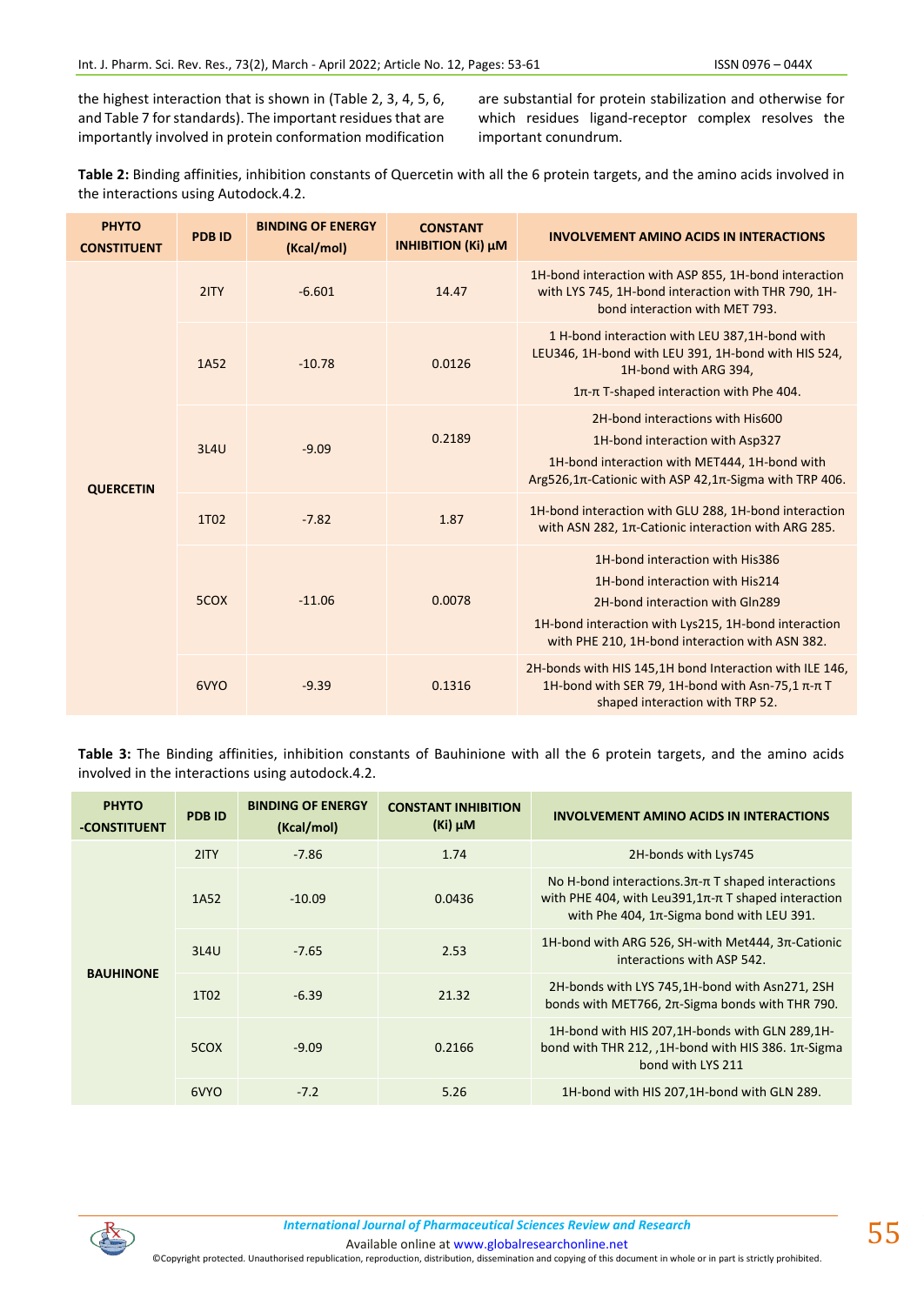**Table 4:** Binding affinities, inhibition constants of Kaempferol-3 glycoside with all the 6 protein targets and the amino acids involved in the interactions using Autodock.4.2.

| <b>PHYTO</b><br>-CONSTITUENT | <b>PDB ID</b> | <b>BINDING OF ENERGY</b><br>(Kcal/mol) | <b>CONSTANT INHIBITION</b><br>$(Ki)$ $\mu$ M | <b>INVOLVEMENT AMINO ACIDS IN INTERACTIONS</b>                                                                                                                                                                                                                                                        |
|------------------------------|---------------|----------------------------------------|----------------------------------------------|-------------------------------------------------------------------------------------------------------------------------------------------------------------------------------------------------------------------------------------------------------------------------------------------------------|
|                              | 2ITY          | $-9.46$                                | 0.1264                                       | 1H-bond with ASP 855,1H-bond with MET 793, 1H-<br>bond with LYS 745, 1H-bond with PHE 856, 1π-<br>Cationic interaction with MET 766, 1π-Sigma bond<br>with THR 854, $1\pi$ -Sigma bond with VAL 726.                                                                                                  |
|                              | 1A52          | 2.9                                    | Unavailable                                  | 1H-bond interaction with ARG 394, 1H-bond<br>interaction with LEU 391.                                                                                                                                                                                                                                |
| <b>KAEMPFEROL-</b>           | 3L4U          | $-9.50$                                | 0.1083                                       | 1H-bond with HIS 600,2H-bonds with GLN 603,2H-<br>bonds with TYR 605,1H-bond with SER 448, 1H-bond<br>with ASP 283, $1\pi$ - $\pi$ T shaped interaction with TRP<br>406, 1π-π T shaped interaction with TYR 299, 2π-<br>Cationic interactions with ASP 542, 3π-Cationic<br>interactions with MET 444. |
| <b>3-GLYCOSIDE</b>           | 1T02          | $-8.74$                                | 0.6061                                       | 2H-bonds with ARG 261, 1H-bond interaction with<br>PRO 84, 1H-bond interaction with GLN 364, 1π-Sigma<br>-bond interaction with ALA 368, $1\pi$ -Cationic<br>interaction with LYS 267.                                                                                                                |
|                              | 5COX          | $-10.89$                               | 0.0106                                       | 1H-bond with TYR 385,2H-bonds with ASN 382,1H-<br>bond with HIS 386,1H-bond with GLN 454, 1H-bond<br>with THR 206, 1π-Cationic interaction with HIS 207,<br>$1\pi$ -Cationic interaction with HIS 388.                                                                                                |
|                              | 6VYO          | $-9.23$                                | 0.176                                        | 1H-bond with ILE 146,1H-bond with ASN 75, 1π-<br>Cationic interaction with ASP 82, 1π-π T shaped<br>interaction with TRP 52.                                                                                                                                                                          |

**Table 5:** Binding affinities, inhibition constants of β- Sitosterol with all the 6 protein targets and the amino acids involved in the interactions using Autodock.4.2.

| <b>PHYTO</b><br><b>CONSTITUENT</b> | <b>PDB ID</b>     | <b>BINDING OF ENERGY</b><br>(Kcal/mol) | <b>CONSTANT INHIBITION</b><br>$(Ki)$ µM | <b>INVOLVEMENT AMINO ACIDS IN INTERACTIONS</b>                                                                                                                                                                                                                              |
|------------------------------------|-------------------|----------------------------------------|-----------------------------------------|-----------------------------------------------------------------------------------------------------------------------------------------------------------------------------------------------------------------------------------------------------------------------------|
|                                    | 2ITY              | $-7.36$                                | 4.04                                    | 1H-bond with HIS 805,1H-bond with HIS 988.                                                                                                                                                                                                                                  |
|                                    | 1A52              | $-4.31$                                | 2170                                    | 1π-alkyl interaction with LEU 346, 1π-alkyl interaction<br>with MET 357, 1π-alkyl interaction with PRO 324, 2π-<br>alkyl interactions with LEU 391, 4π-alkyl interactions<br>with LEU 387, 2π-alkyl interactions with PHE 404, 2π-<br>alkyl interactions with ALA 350.      |
| <b>B-SITOSEROL</b>                 | 3L4U              | $-8.91$                                | 0.2956                                  | 1H-bond with LYS 480, $2\pi$ -Sigma interactions with<br>PHE 575, 3π-Sigma interactions with TYR 299, 2π-<br>Sigma interactions with TRP 406, $1\pi$ -Sigma<br>interaction with MET 444, $1\pi$ -Sigma interaction with<br>TRP 441, $1\pi$ -Sigma interaction with HIS 600. |
|                                    | 1T <sub>0</sub> 2 | $-7.09$                                | 6.43                                    | $5\pi$ -alkyl interactions with LYS 267, 1 $\pi$ -alkyl<br>interaction with ALA 368, 1π-alkyl interaction with<br>ALA 263.                                                                                                                                                  |
|                                    | 5COX              | $-10.77$                               | 0.0127                                  | 1H-bond with GLN 289, 1π-alkyl interaction with LYS<br>211, 1 $\pi$ -alkyl interaction with HIS 207, 1 $\pi$ -alkyl<br>interactions with HIS 214, 2π-alkyl interactions with<br>HIS 386, $2\pi$ -alkyl interactions with MET 458.                                           |
|                                    | 6VYO              | $-7.07$                                | 10.22                                   | $3\pi$ -sigma interactions with TRP 52, 1 $\pi$ -sigma<br>interaction with HIS 145, 2 $\pi$ -sigma interactions with<br>ILE 146.                                                                                                                                            |



Available online a[t www.globalresearchonline.net](http://www.globalresearchonline.net/)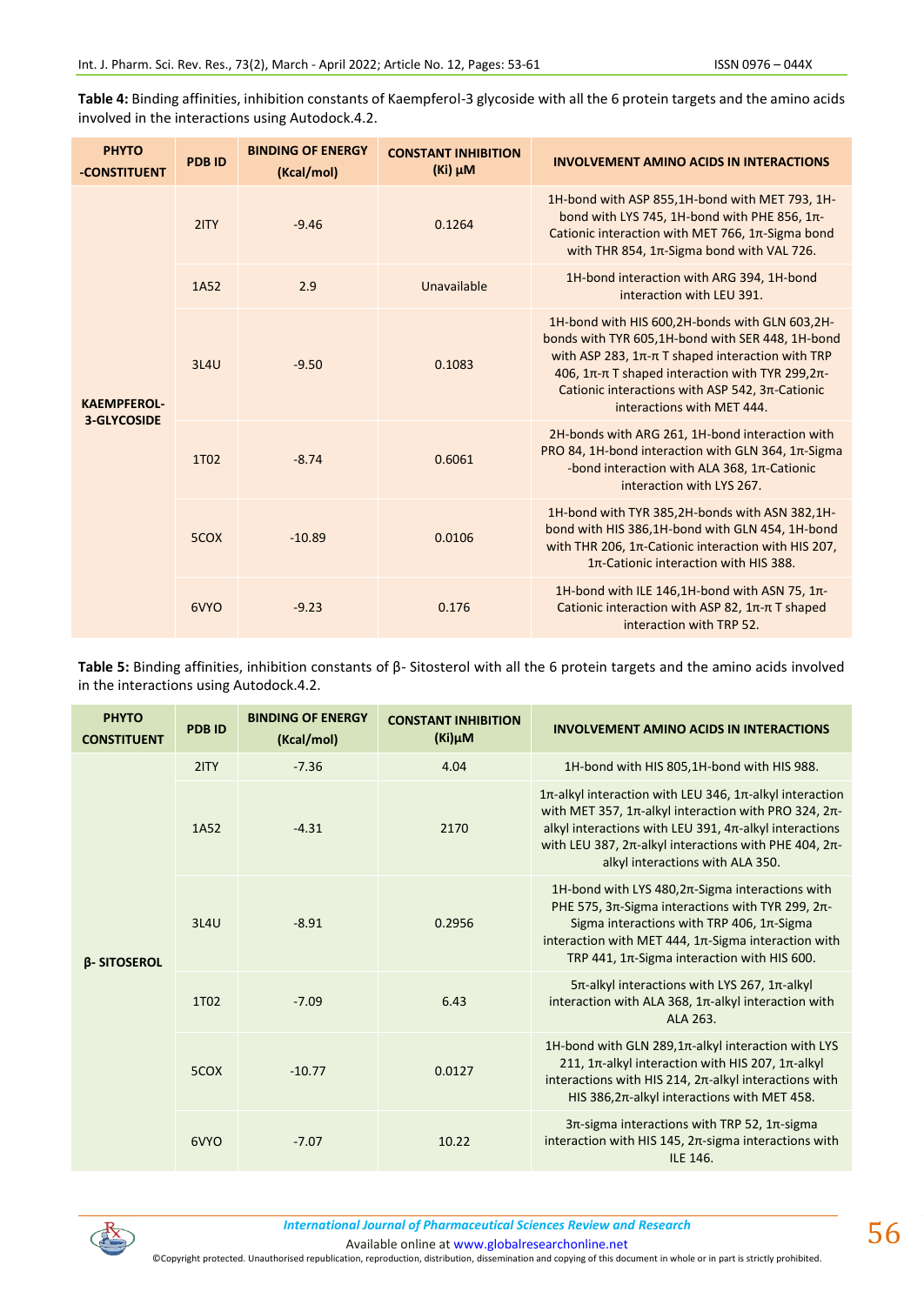**Table 6**: Binding affinities, inhibition constants of standards with all the 6 protein targets, and the amino acids involved in the interactions using Autodock.4.2.

| <b>STANDARDS</b>               | <b>PDB ID</b>     | <b>BINDING OF ENERGY</b><br>(Kcal/mol) | <b>CONSTANT INHIBITION</b><br>$(Ki)$ $\mu$ M | <b>INVOLVEMENT AMINO ACIDS IN INTERACTIONS</b>                                                                                                                                                               |
|--------------------------------|-------------------|----------------------------------------|----------------------------------------------|--------------------------------------------------------------------------------------------------------------------------------------------------------------------------------------------------------------|
| <b>ERLOTINIB</b>               | 2ITY              | $-6.1$                                 | 33.83                                        | No H-bond interactions, $1\pi$ -Sigma interaction with<br>VAL 726,1π-Sigma interaction with LEU 844.                                                                                                         |
| <b>TAMOXIFEN</b>               | 1A52              | $-8.82$                                | 0.339                                        | 1H-bond interaction with ARG 194.                                                                                                                                                                            |
| <b>ACARBOSE</b>                | 3L4U              | $-9.85$                                | 0.061                                        | 2H-bonds with LYS 480,2H-bonds with PHE<br>450,1H-bond with ASP203,1H-bond with MET<br>444,2H-bonds with ARG 256,1H-bond with ASP<br>443,1H-bond with TRP 539,1H-bond with ARG<br>598,2H-bonds with HIS 600. |
| <b>SIMVASTATIN</b>             | 1T <sub>0</sub> 2 | $-7.42$                                | 3.64                                         | 1H-bond with ASN 365,1H-bond with HIS 265,1H-<br>bond with ARG 261, $1\pi$ -Sigma interaction with<br>ALA 368.                                                                                               |
| <b>ASPRIN</b>                  | 5COX              | $-5.38$                                | 114.77                                       | 1H-bond with SER 451,1H-bond with ALA 450.                                                                                                                                                                   |
| <b>N3 INHIBITOR</b><br>OF 6LU7 | 6VYO              | $-8.08$                                | 1.19                                         | 2H-bond interactions with HIS 145,1H-bond with<br>ASP 144,1 $\pi$ -sigma interactions with GLY 147, $2\pi$ -T<br>shaped interaction with TRP 52.                                                             |

**Table 7:** Table showing docking scores (Binding energy) of phytoconstituents and the Standards with different target Proteins.

| PDB ID      | QUERCETIN | <b>BAUHINONE</b> | <b>KAEMPFEROL-</b><br>3-GLYCOSIDE | <b>SITOSTEROL</b><br>ക് | <b>ERLOTINIB</b>         | <b>TAMOXIFEN</b>                 | <b>ACARBOSE</b>          | SIMVASTATIN                  | ASPRIN                   | N3 INHIBITOR<br>GLU7<br>ŏ    |
|-------------|-----------|------------------|-----------------------------------|-------------------------|--------------------------|----------------------------------|--------------------------|------------------------------|--------------------------|------------------------------|
|             |           |                  |                                   |                         |                          | <b>BINDING ENERGY (Kcal/mol)</b> |                          |                              |                          |                              |
| 2ITY        | $-6.601$  | $-7.86$          | $-9.46$                           | $-7.36$                 | $-6.1$                   |                                  |                          |                              |                          | ٠                            |
| 1A52        | $-10.78$  | $-10.09$         | 2.9                               | $-4.31$                 | $\overline{\phantom{a}}$ | $-8.82$                          | $\overline{\phantom{a}}$ |                              | $\overline{\phantom{a}}$ | $\overline{\phantom{a}}$     |
| <b>3L4U</b> | $-9.09$   | $-7.65$          | $-9.5$                            | $-8.91$                 |                          | Ξ.                               | $-9.85$                  |                              |                          |                              |
| <b>1T02</b> | $-7.82$   | $-6.39$          | $-8.74$                           | $-7.09$                 | Ξ.                       |                                  | $\blacksquare$           | $-7.42$                      | $\blacksquare$           | $\overline{\phantom{a}}$     |
| 5COX        | $-11.06$  | $-9.09$          | $-10.89$                          | $-10.77$                | $\overline{\phantom{a}}$ | $\overline{\phantom{0}}$         | $\overline{\phantom{a}}$ | $\overline{\phantom{a}}$     | $-5.38$                  | $\qquad \qquad \blacksquare$ |
| 6VYO        | $-9.39$   | $-7.2$           | $-9.23$                           | $-7.07$                 | $\overline{\phantom{a}}$ |                                  | $\overline{\phantom{a}}$ | $\qquad \qquad \blacksquare$ | $\overline{\phantom{a}}$ | $-8.08$                      |

**Interactions** 



Pi-Pi T-shaped Pi-Alkyl



*International Journal of Pharmaceutical Sciences Review and Research International Journal of Pharmaceutical Sciences Review and Research*

Available online a[t www.globalresearchonline.net](http://www.globalresearchonline.net/)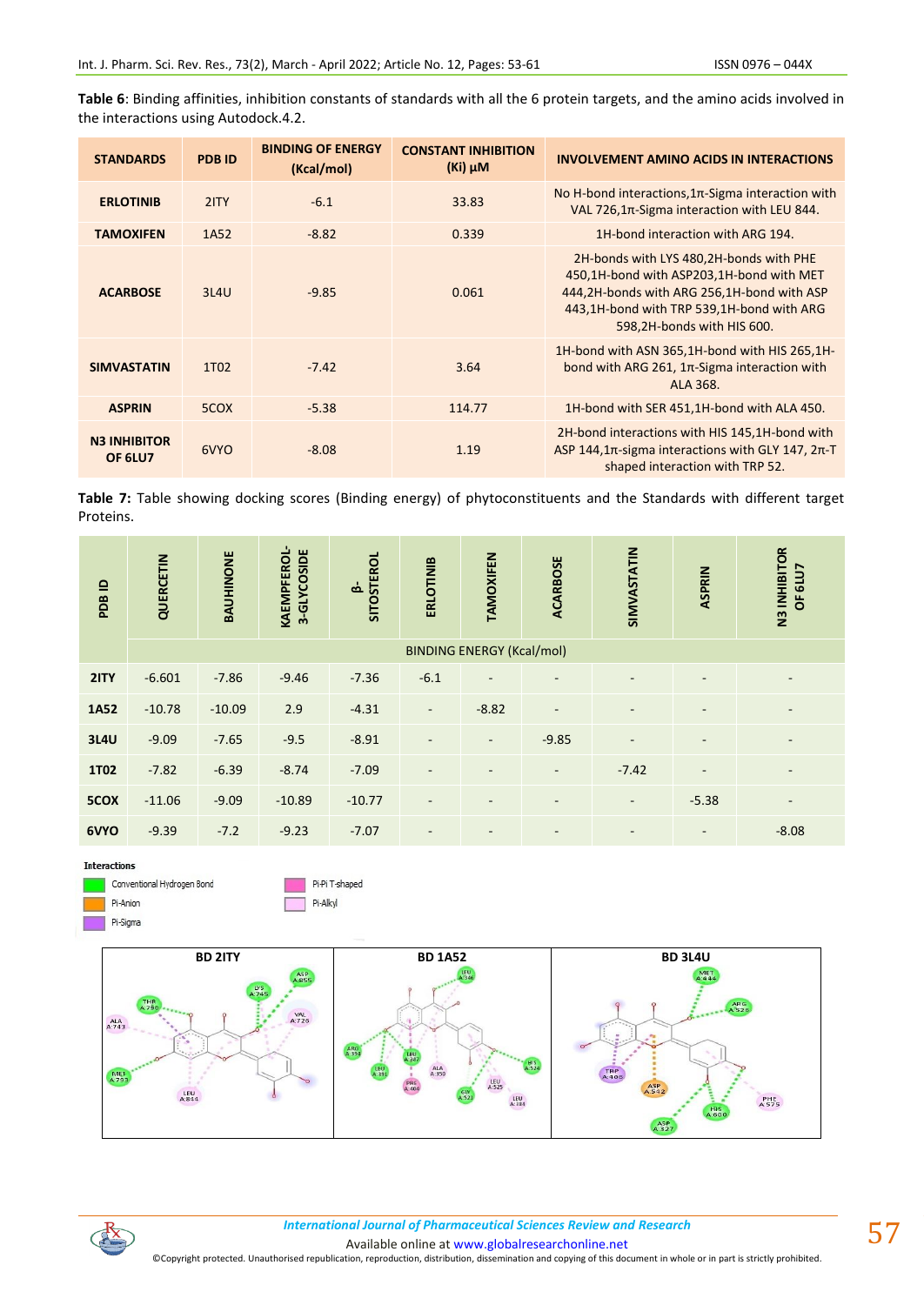

BD is the best docking confirmation





BD is the best docking confirmation

**Figure 2.** Bauhinia-Bauhinone binding interactions with different target proteins.



 $\mathbb{R}$ 

*International Journal of Pharmaceutical Sciences Review and Research International Journal of Pharmaceutical Sciences Review and Research*

Available online a[t www.globalresearchonline.net](http://www.globalresearchonline.net/)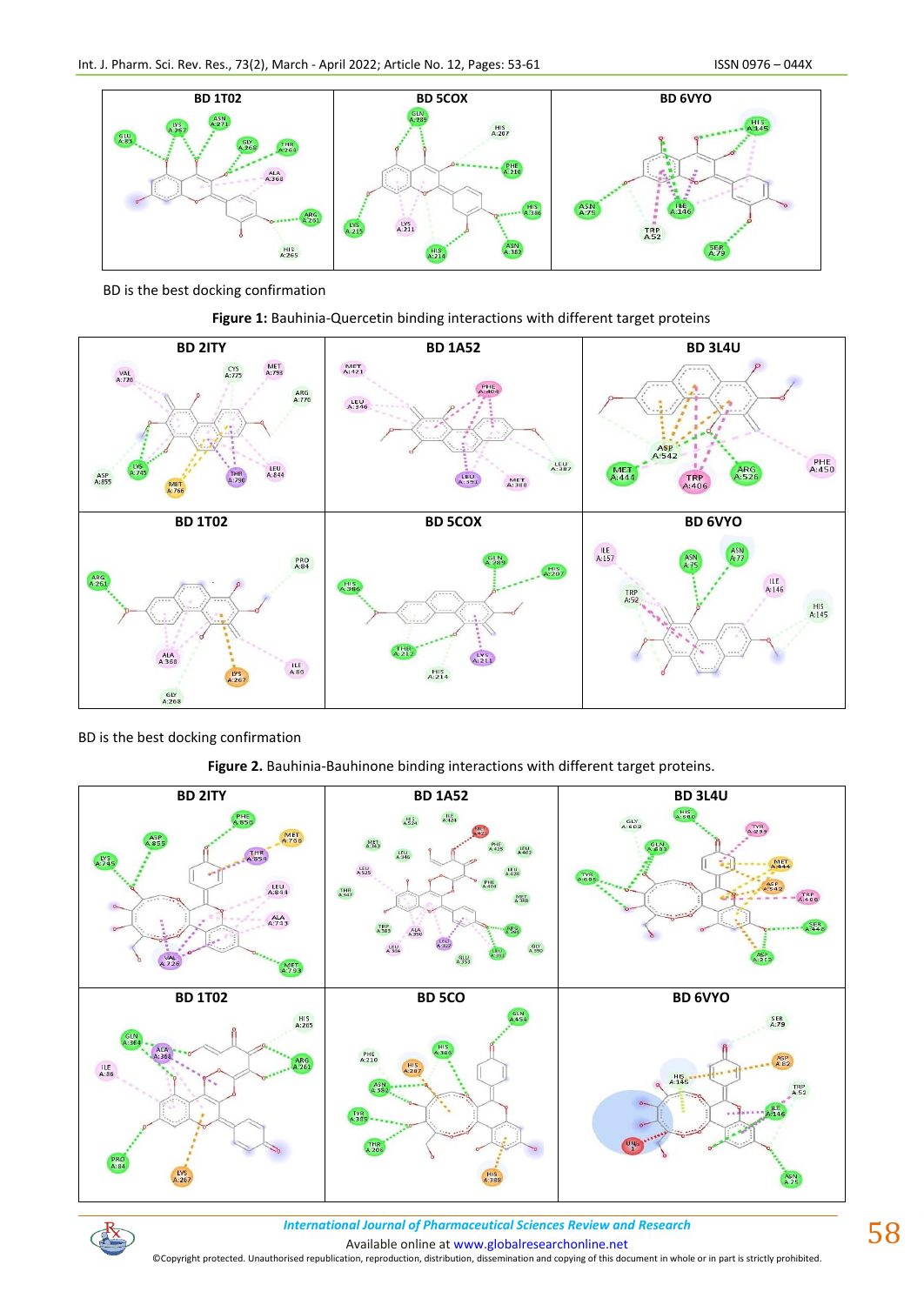BD is the best docking confirmation





BD is the best docking confirmation

**Figure 4**: Bauhinia-Beta-sitosterol binding interactions with different target proteins



BD is the best docking confirmation

**Figure 5.** Binding interactions of standards drugs with different target proteins

In this in-silico study, the phytoconstituents of Bauhinia acuminata exhibited the most negative value of docking score toward 2ITY, 1A52, 3L4U, IT02, 5COX, and 6VYO and the best affinity have seen and was formed.

The binding energies obtained by the 4 phytoconstituents with the six target proteins 2ITY, 1A52, 3L4, IT02, 5COX, 6VYO are listed in (Table 2, 3, 4,5, 6, and Table 7 for standards) and the binding interactions with the amino acids of the six target proteins are given in (Figures 1,2, 3,



Available online a[t www.globalresearchonline.net](http://www.globalresearchonline.net/)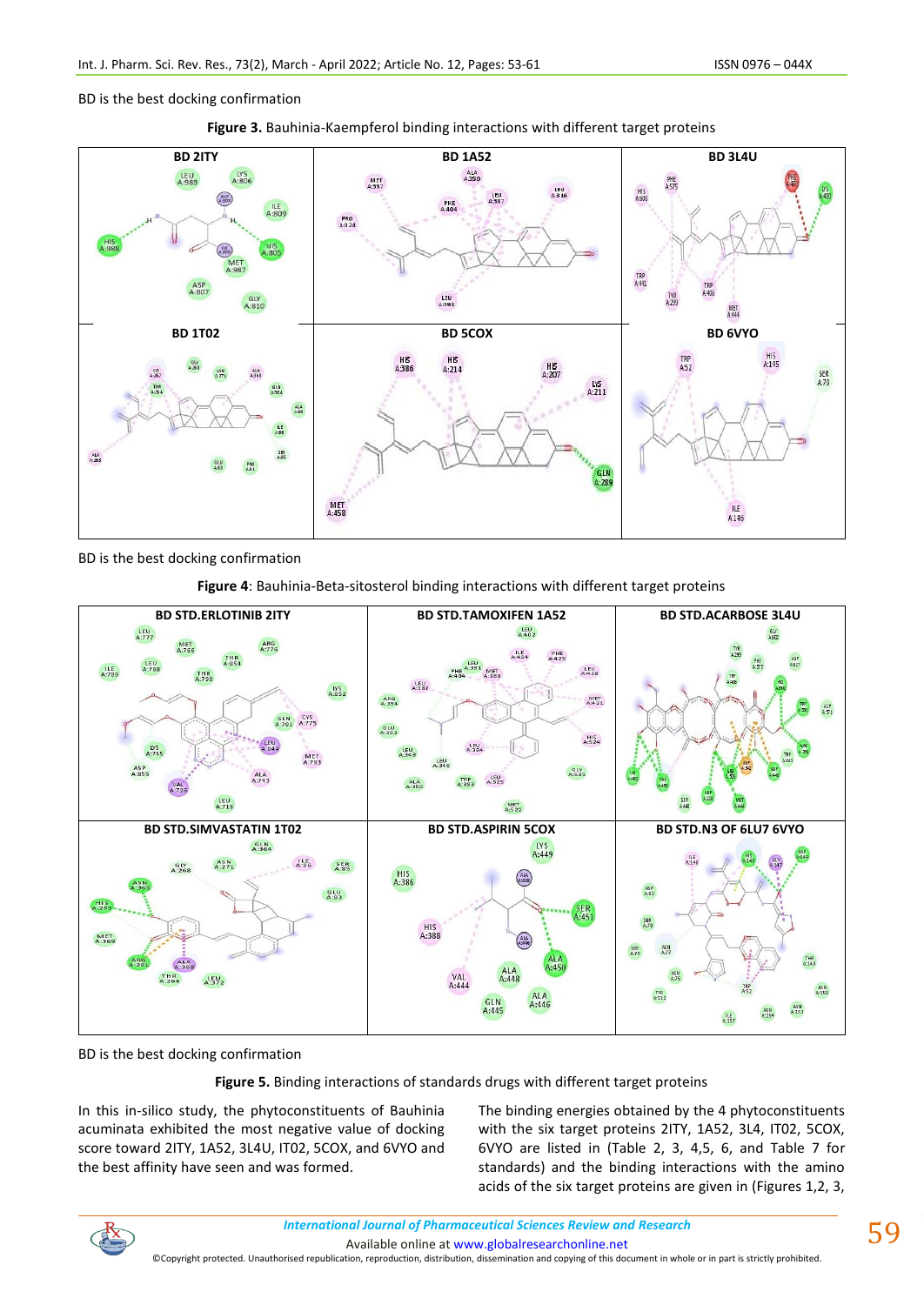4 and 5. If the affinity of the active compound to bind to the target protein was more exceptional or the binding energy value of the phytoconstituents with the six target proteins was more negative than the ability. This shows that active compounds and target proteins between more robust and more stable interactions have occurred.

Among all the data depicted in (Table 2, 3,4,5, 6, and Table 7 for standards) it appears that all the phytoconstituents bond to all target proteins and have lower binding energy compared and showing the best bond with all the six target proteins. Quercetin, Bauhinione, Beta-sitosterol, and Kaempferol all showed the potentials in binding with all of the six-targeted proteins with the docking and good binding energies and affinity constants to establish the respective biological activities showing activity against lung cancer, breast cancer, in obesity, in inflammation, and in minimizing Covid-19 complications treatments.

All the selected 5 phytoconstituents showed excellent binding to 2ITY and 5COX as opposed to the standard drugs Erlotinib and Aspirin.

Quercetin and Bauhinone showed potent inhibiting activity on 1A52 indicating their good biological activity as opposed to the standard drug of Tamoxifen for breast cancer.

Quercetin and Kaempferol exhibited potent inhibiting activity on IT02 indicating their good biological activity as opposed to the standard drug of Simvastatin for antiobesity.

Quercetin and Kaempferol showed potent inhibiting activity on 6VYO indicating their good biological activity as opposed to the standard drug of N3 inhibitor of 6LU& for SARS COV-2.

Quercetin is the Phyto-constituent that is showing good binding with 5 of 6 selected protein targets with good docking scores compared to the standards.

# **CONCLUSION**

The enzyme targets namely 2ITY, 1A52, 3L4U, IT02, 5-COX, and 6VYO have paved a new insight into the understanding of phytoconstituents against Bauhinia acuminata as potential inhibitors.

Recently, the study showed the potential to dock and bind with all the mentioned target enzymes as the selected ligands from Bauhinia acuminata. Hence, it is suggested that the results of this study have paved as a potential 2ITY, 1A52, 3L4U, IT02, 5-COX, and 6VYO inhibitors with the prevention of associated disorders of Lung cancer, breast cancer, anti-diabetic, anti-obesity, anti-inflammatory and also in minimizing Covid-19 complications for better understanding of these 4ligands of Bauhinia acuminata.

**Acknowledgments:** The authors are thankful to the Management, Principal of Sarojini Naidu Vanita Pharmacy Maha Vidyalaya, Osmania University, Hyderabad, India for providing research facilities.

#### **REFERENCES**

- 1. Qi Z. (2013). WHO traditional medicine strategy 2014-2023. Geneva: World Health Organization.
- 2. Chintamunnee V, Mahomoodally MF. Herbal medicine is commonly used against non-communicable diseases in the tropical island of Mauritius. Journal of Herbal Medicine. (2012); 2(4): 113-125.
- 3. Gurib-Fakim A. Medicinal plants: traditions of yesterday and drugs of tomorrow. Molecular Aspects of Medcine. (2006); 27(1): 1-93.
- 4. Lin LL, Shan JJ, Xie T. Application of traditional Chinese medical herbs in prevention and treatment of the respiratory syncytial virus. Evidence-Based Complement.Alternaive Medicine. 2016.
- 5. Liang-Tzung Lin , Wen-Chan Hsu , Chun-Ching Lin . Antiviral natural products and herbal medicines. Journal of Traditional and Complement Medicine. 2016; 4(1): 24-35.
- 6. Sebastian D. Pharmacognostic standardization and bioassay-guided fractionation of in Bauhinia acuminata relation to anti-lung cancer activity. Shodhganga@Inflibnet. The University of Madras, 2018.
- 7. Divya Sebastian, Albin T. Fleming. Synthesis of Silver Nanoparticles from Bauhinia acuminata Aqueous Leaf Extract and Molecular Docking Analysis of Various Cancer Receptors. International Journal of Science and Research. 2018; 6(3): 50-55.
- 8. Manobendro Nath Ray, TarannumNaz, Alam Khan, and Md. Hanif Ali. Antidiabetic Potential of Methanolic Extract of Leave and Bark of Bangladeshi Medicinal Plant Bauhinia acuminata L on Mice. Journal of Diabetes and Metabolism. 2017; 8(9):44-49.
- 9. Anusha G, Sadhana Reddy M, Manjula M, Soumya Reddy M, Nusrath, Kalyan P. Invivo Antihyperlipidemic Activity and Preliminary Phytochemical Screening of Bauhinia Acuminata, International Journal of Pharma Sciences and Scientific Research. 2017; 5(4): 62-68.
- 10. Sanjay D, Sanowar H,Ekramul Islam, Uzzal Haque1 and Shahnaj Parvin. Assessment of Antioxidant and Antiinflammatory Activities of Stem Bark of Bauhinia acuminata L. Biomedical journal of Scientific and Technical research. 2020;24(5): 18519-18527.
- 11. Swetha Reddy P, Kiran Bharat L, Shuchi Nagar , Damodara Reddy V, Sushma Murthy P, Venkateswara Swamy K. Molecular Modeling, Docking, Dynamics and Simulation of Gefitinib and its Derivatives with EGFR in Non-small Cell Lung Cancer. Current Computer-Aided Drug Design. 2018; 14(3): 246-252.
- 12. Angeles C,Tecalco-Cruz , Josué O Ramírez-Jarquín , Eduardo Cruz-Ramos1. Estrogen Receptor Alpha and its Ubiquitination in Breast Cancer Cells. Current Drug Targets. 2019; 20(6): 690-704.
- 13. Amina M. Dirir, Marianne Daou, Ahmed F. Yousef, Lina F. Yousef. A review of alpha-glucosidase inhibitors from plants as potential candidates for the treatment of type-2 diabetes. Phytochemistry Reviews, 2021.
- 14. Winfried März1, Wolfgang Köenig. HMG CoA Reductase inhibition: anti-inflammatory effects beyond lipid



Available online a[t www.globalresearchonline.net](http://www.globalresearchonline.net/)